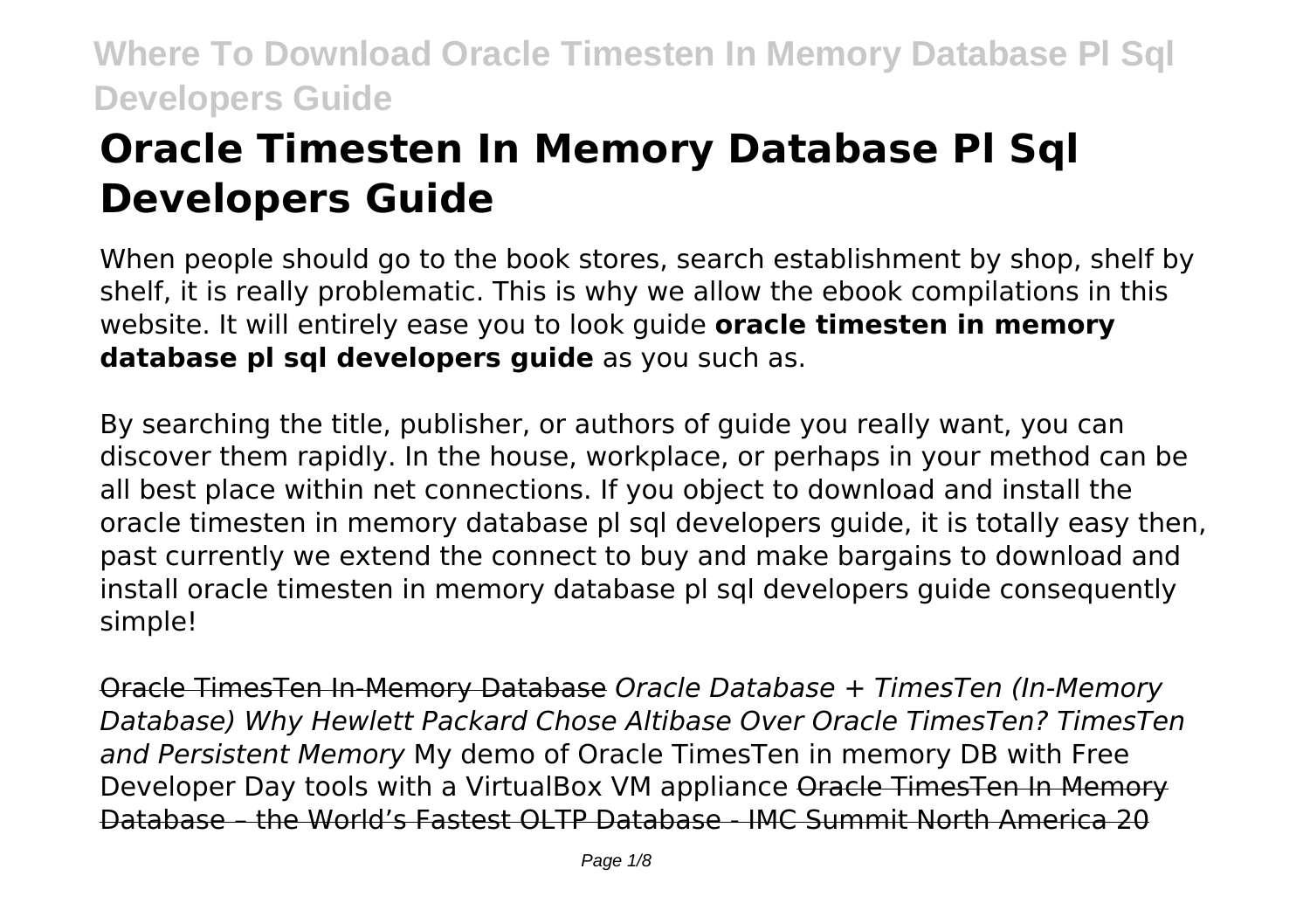DataBase - Difference between In-Memory Database, Normal DataBase \u0026 Caching | In Memory Database #2 *Oracle Database In-Memory Performance Demo Oracle TimesTen Scaleout Overview* Oracle Database In-Memory in Action In-Memory in Oracle Database 12c HOW TO GENERATE PDF IN ORACLE DATABASE 10g | 11g | 12c | iModhu **In Memory Database** How to Read an Execution Plan: Databases for Developers: Performance #1 **Oracle Database Instance Memory Structures - DBArch Video 4** *Oracle Architecture in less than 10 minutes* SAP Hana in-Memory explained in 9 minutes *Hibernate HSQLDB In Memory Database Example Tutorial* Real-Time Analytics Using In-Memory Databases *Learn Oracle 12c New Features : for DBA's*

Simplify Consolidation with Oracle Database 12c

What is IN-MEMORY DATABASE? What does IN-MEMORY DATABASE mean? IN-MEMORY DATABASE meaningTimesTen Scaleout Concepts Part 1 010 Oracle PL/SQL Complete Series - Declaring Complex Data Types and Assign ( By MrMerchant Co. ). Oracle Database In-Memory Overview - DBIM Workshop part1 SQLMaria TimesTen Scaleout Architecture Oracle Database In-Memory Demo **Oracle Database In-Memory Introduction** Oracle Database 19c: Real-Time Analytics with Oracle Database In-Memory Advantages \u0026 Disadvantages of an In-Memory Database

Oracle Timesten In Memory Database

Oracle TimesTen In-Memory Database (TimesTen) delivers real time application performance (low response time and high throughput) by changing the Page 2/8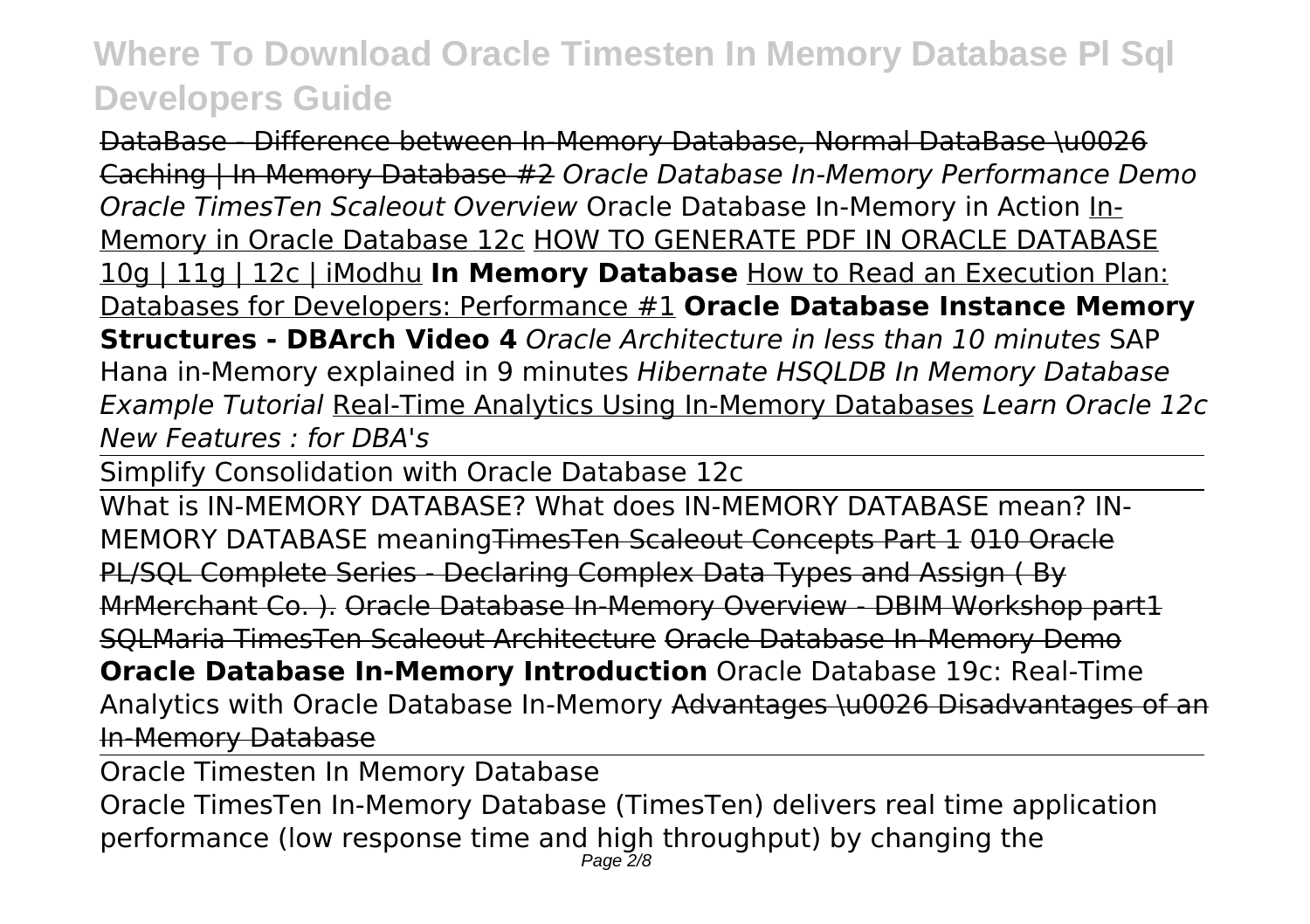assumptions around where data resides at runtime. By managing data in memory, and optimizing data structures and access algorithms accordingly, database operations execute with maximum efficiency achieving dramatic gains in responsiveness and throughput.

Oracle TimesTen In-Memory Database Oracle TimesTen In-Memory Database (TimesTen) is a full-featured, memoryoptimized, relational database that provides very fast response time and high throughput to mission critical applications. TimesTen can be deployed as TimesTen Scaleout and TimesTen Classic.

TimesTen In-Memory Database Overview - Oracle Welcome Oracle TimesTen In-Memory Database in classic mode or TimesTen Classic refers to a single-instance database as in... Oracle TimesTen In-Memory Database in grid mode or TimesTen Scaleout refers to a multiple-instance distributed database. TimesTen provides an Operator for Kubernetes, an ...

Oracle TimesTen In-Memory Database Documentation Oracle TimesTen In-Memory Database is a memory-optimized relational database. Page 3/8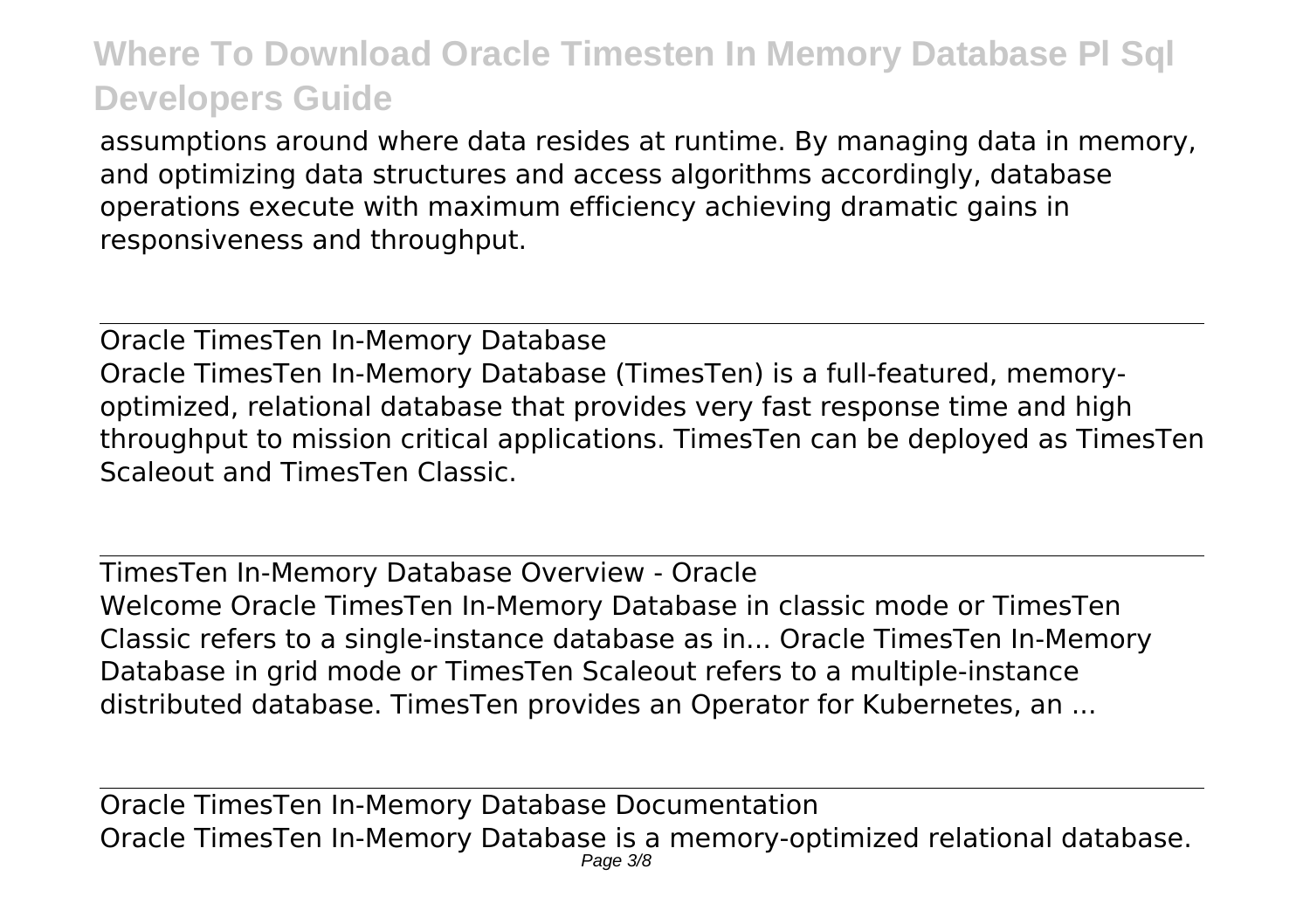Deployed in the application tier, TimesTen operates on databases that fit entirely in physical memory using standard SQL interfaces. High availability for the inmemory database is provided through real-time transactional replication.

Oracle TimesTen In-Memory Database Oracle TimesTen In-Memory Database is a memory-optimized relational database. Deployed in the application tier, TimesTen operates on databases that fit entirely in physical memory using standard SQL interfaces. High availability for the inmemory database is provided through real-time transactional replication.

Oracle TimesTen In-Memory Database Oracle TimesTen In-Memory Database (TimesTen) is a relational database that is memory-optimized for fast response and throughput. The database resides entirely in memory at runtime and is persisted to disk storage for the ability to recover and restart. Replication features allow high availability. TimesTen supports standard

Oracle® TimesTen In-Memory Database Oracle TimesTen In-Memory Database is a memory-optimized relational database that empowers applications with the instant responsiveness and very high Page  $4/8$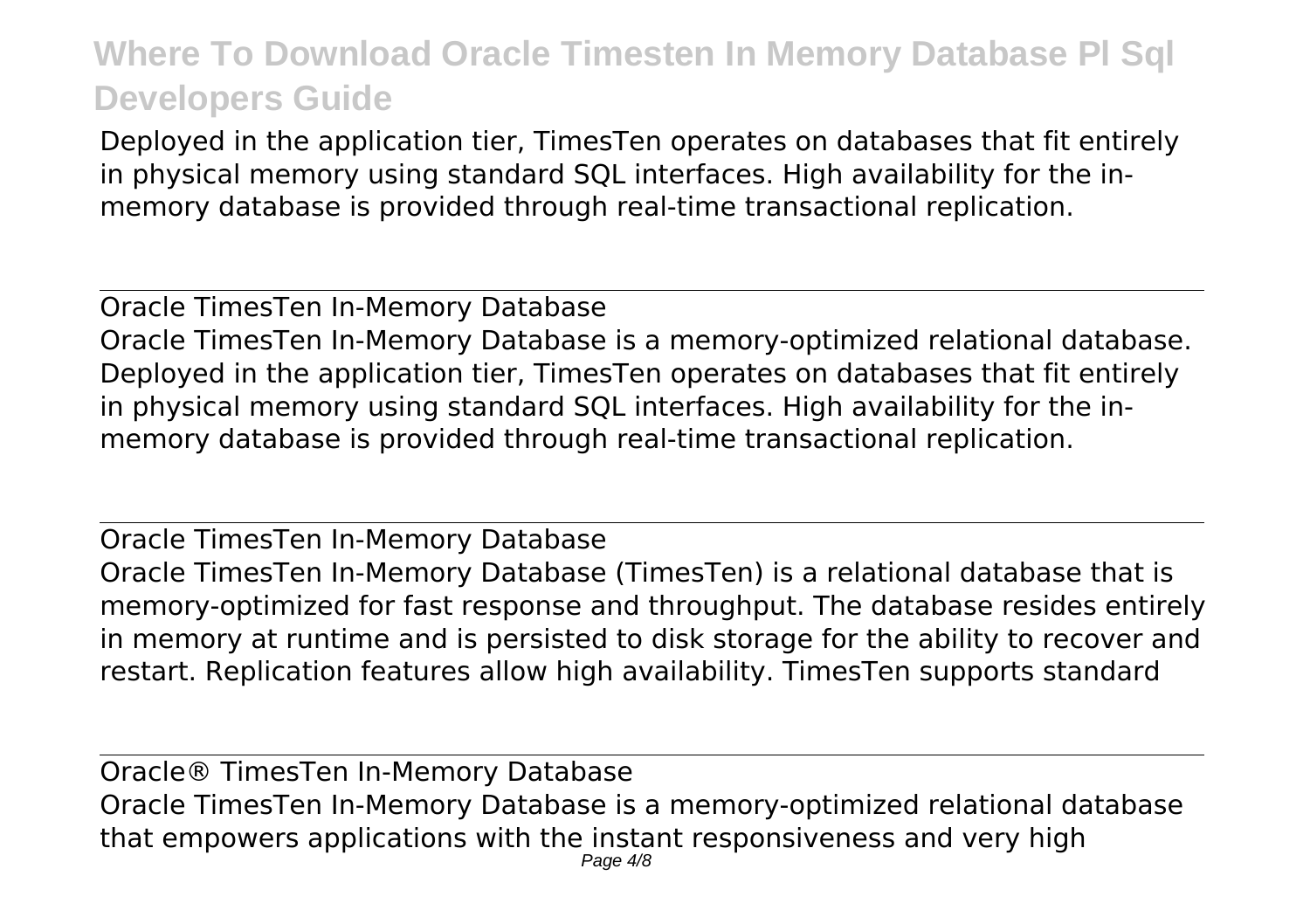throughput required by today's real-time enterprises and industries in communications, financial services, web applications, travel logistics, gaming, and more.

TimesTen In-Memory Database FAQ - Oracle

TimesTen is a relational database with objects like tables, indexes, sequences, views, materialized views and PLSQL packages and procedures. As TimesTen is an In-Memory Database, these objects are always in memory all of the time to enable extreme performance. These objects are also stored in the file system for persistence.

TimesTen Memory Management - Oracle Blogs Since this blog is about the Oracle TimesTen In-Memory Database, let's start by explaining what it is. The product documentation contains an introduction, and the Oracle Technology Network has several overview presentations that get into the

What is TimesTen? | Oracle TimesTen Talk Blog Oracle TimesTen In-Memory Database 18c Release 1 TimesTen Scaleout & TimesTen Classic/Cache 18.1.4.4.0 for Linux x86 (64-bit) (437,684,366 bytes) Page 5/8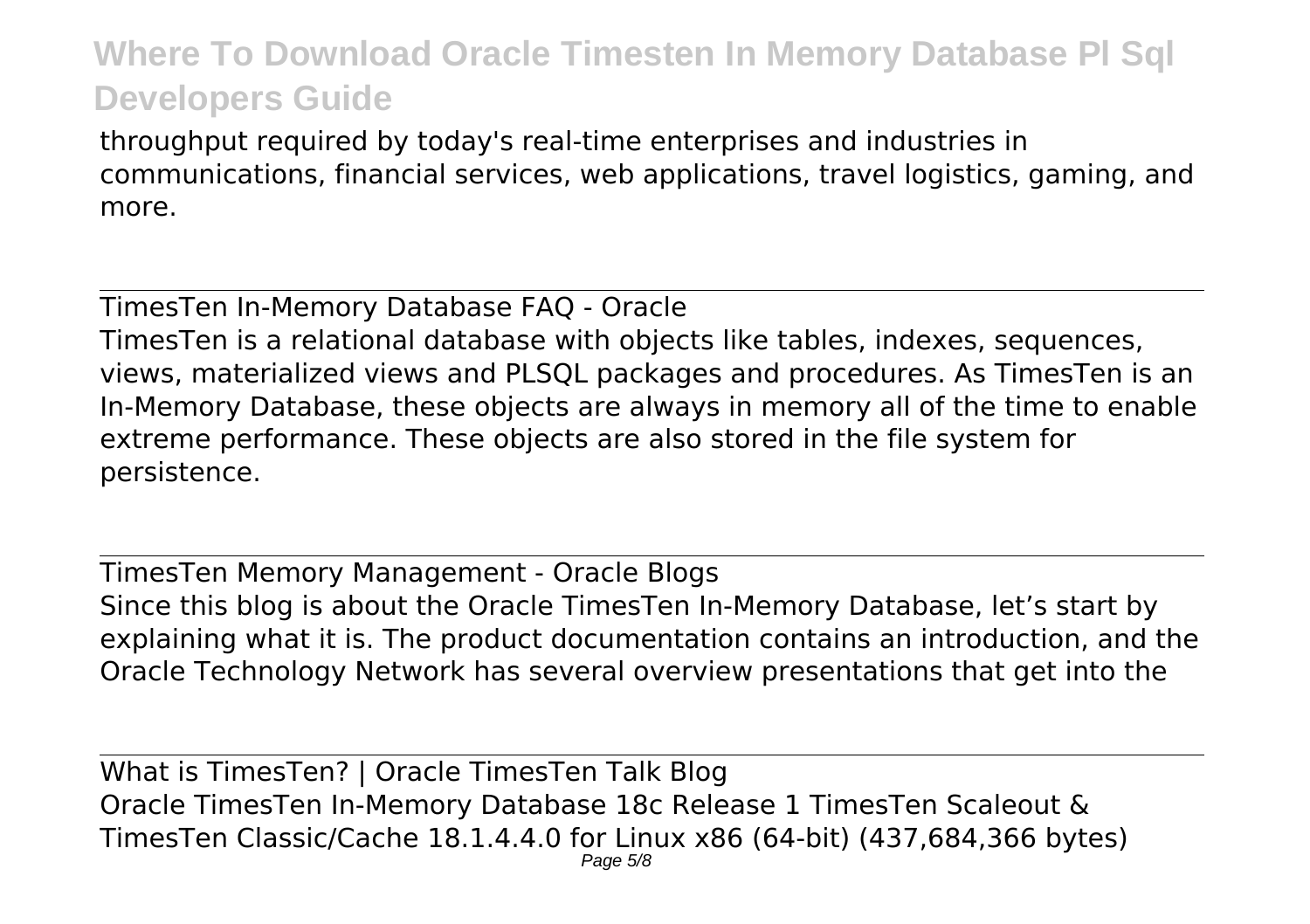TimesTen Classic/Cache 18.1.4.1.0 for IBM AIX Power (64-bit) (379,885,258 bytes)

Oracle TimesTen Software Downloads Oracle® TimesTen In-Memory Database Operations Guide 11g Release 2 (11.2.2) E21633-12 October 2014

Oracle® TimesTen In-Memory Database The TimesTen In-Memory Database provides excellent performance on even commodity hardware. RDBMS performance has two important factors, latency and throughput. Latency is about how fast SQL Select, Insert, Update, Delete or Merge operations can be completed. TimesTen is known for enabling really low latency SQL transactions.

Just how fast is TimesTen In-Memory Database? - Oracle Blogs Oracle TimesTen In-Memory Database∏TimesTen∏Release 18.1は、広く使われているTimesTen In-Memoryリレーショナル・データベースの次世代を象徴するものといえます。. 旧バージョンを土台として設計された TimesTen Scaleout を紹介します。. 透過的なデータ分散 を持つ スケールアウト  $\Box$  - The consequent of  $\Box$  and  $\Box$  and  $\Box$  ...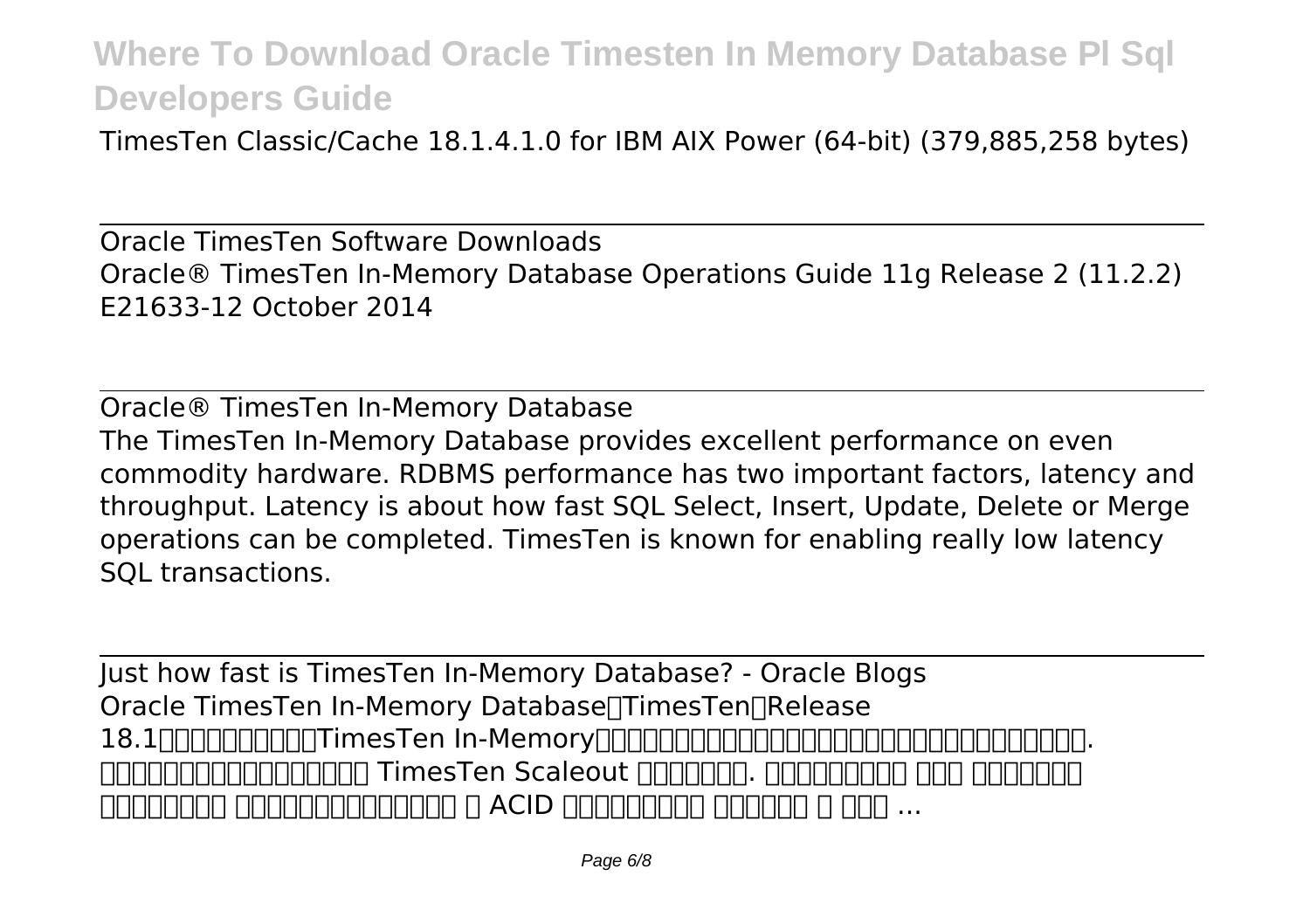**NAMA:** - Oracle TimesTen In-Memory Database TimesTen is an in-memory, relational database management system with persistence and recoverability. Originally designed and implemented at Hewlett-Packard labs in Palo Alto, California, TimesTen spun out into a separate startup in 1996 and was acquired by Oracle Corporation in 2005.

TimesTen - Wikipedia Oracle Data Provider for.NET 11.1.0.7.110 is available for Oracle TimesTen In-Memory Database. It enables fast data access for.NET applications using ADO.NET. This data provider supports TimesTen release 11.2.1.6.1 or later on Microsoft Windows 32-bit and 64-bit platforms.

Oracle® TimesTen In-Memory Database The Oracle TimesTen In-Memory Database provides real-time data management. It provides application-tier database and transaction management built on a memoryoptimized architecture accessed through industry-standard interfaces.